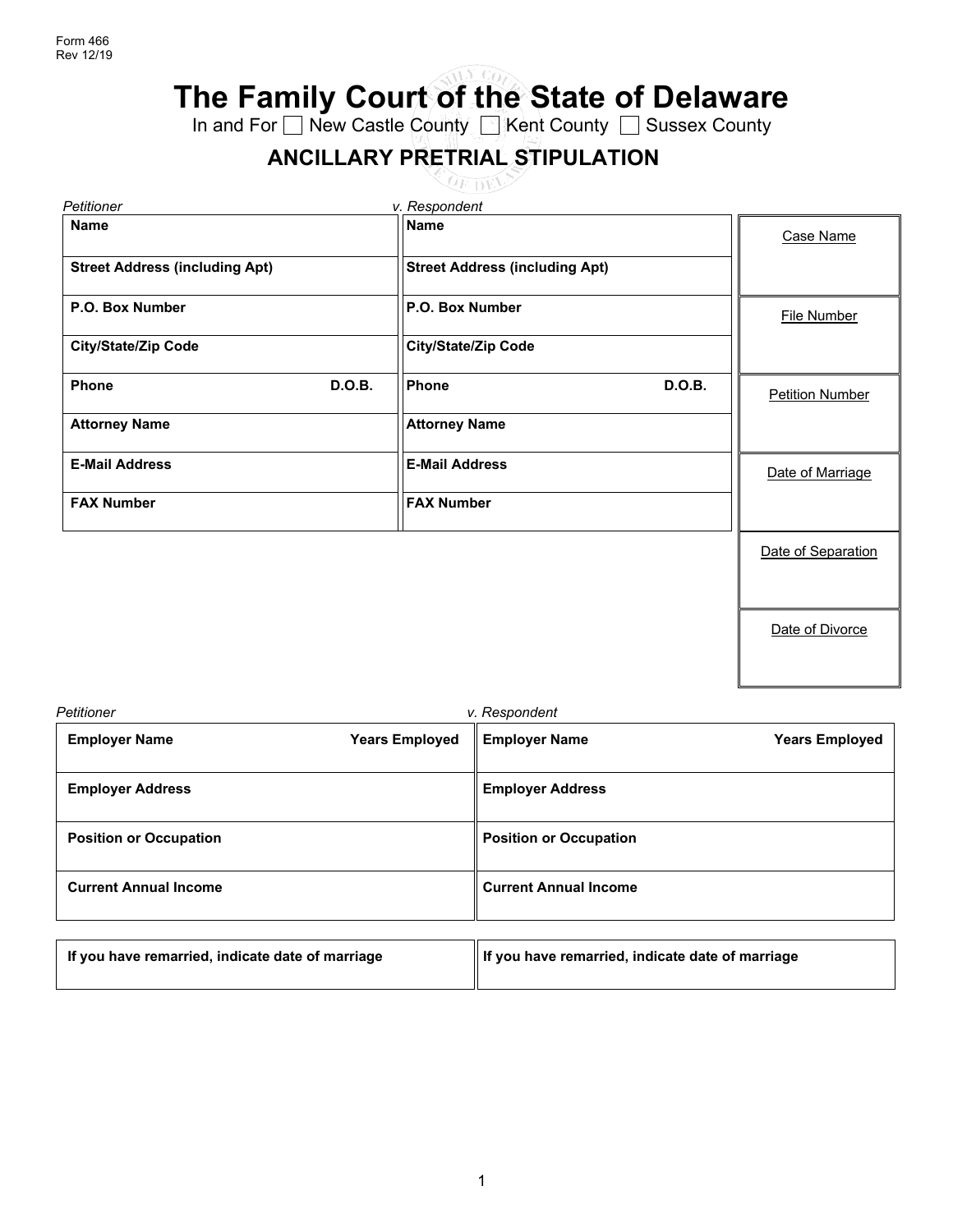| Names and dates of birth of minor children of the parties.<br>Indicate with whom the child(ren) reside: Mother (M), Father (F), Shared (S). |        |   |                     |                |
|---------------------------------------------------------------------------------------------------------------------------------------------|--------|---|---------------------|----------------|
| <b>Name</b>                                                                                                                                 | D.O.B. |   | <b>Resides with</b> |                |
|                                                                                                                                             |        | М | FI I                | $S \Box$       |
|                                                                                                                                             |        | M | $F \Box$            | $S \Box$       |
|                                                                                                                                             |        | M | FI I                | S <sub>l</sub> |
|                                                                                                                                             |        | M | $F \Gamma$          | $S \Box$       |
|                                                                                                                                             |        | м |                     | $S \Box$       |
|                                                                                                                                             |        | м | F L                 | $S \sqcap$     |

| Names and dates of birth of adult children of the parties.<br>Indicate with whom the child(ren) reside: Mother (M), Father (F), Shared (S). |        |                           |            |  |
|---------------------------------------------------------------------------------------------------------------------------------------------|--------|---------------------------|------------|--|
| <b>Name</b>                                                                                                                                 | D.O.B. | <b>Enrolled in School</b> |            |  |
|                                                                                                                                             |        | YΠ                        | $N$ $\Box$ |  |
|                                                                                                                                             |        | Y                         | $N \Box$   |  |
|                                                                                                                                             |        | $Y \square$               | $N$ $\Box$ |  |
|                                                                                                                                             |        | $Y \cap$                  | $N \Box$   |  |
|                                                                                                                                             |        | YI                        | N          |  |
|                                                                                                                                             |        | Y.                        | N          |  |

| Date of settlement meeting*:        | Jurisdiction has been retained for the following: |                |
|-------------------------------------|---------------------------------------------------|----------------|
| Date of pretrial conference: I      | Property Division                                 | $\Box$ Alimony |
| Date and time of ancillary hearing: | □Counsel Fees                                     | □ Court Costs  |
| *or reason why not held:            |                                                   |                |

Percentage Distribution Requested by: Petitioner Respondent

**A. ESTIMATED TRIAL TIME**

| PETITIONER'S Estimated Trial Time: | RESPONDENT'S Estimated Trial Time: |
|------------------------------------|------------------------------------|
|                                    |                                    |

### **B. HOUSEHOLD BELONGINGS**

Have household belongings been divided?

| V <sub>0</sub><br>--<br>ັບ | N0 | ווטסווו. | $\mathbf{v}$<br>ັ | <b>No</b> |  |
|----------------------------|----|----------|-------------------|-----------|--|
|                            |    |          |                   |           |  |

### **C. PENSIONS**

Have qualified domestic relations orders (QDROs) or pension allocation orders been prepared for all marital pension plans?

| .<br><br>eu<br>ושותו<br>-<br>ິ | .<br>.No<br>$\mathbf{v}_{\mathbf{a}}$<br> | . No<br>. .<br>$\sim$ |
|--------------------------------|-------------------------------------------|-----------------------|
|--------------------------------|-------------------------------------------|-----------------------|

## **D. ISSUES IN AGREEMENT**

1. List marital assets and their specific values:

| <b>ASSETS</b> | <b>AMOUNT</b> | <b>COMMENTS</b> |
|---------------|---------------|-----------------|
|               |               |                 |
|               |               |                 |
|               |               |                 |
|               |               |                 |
|               |               |                 |
|               |               |                 |
|               |               |                 |
|               |               |                 |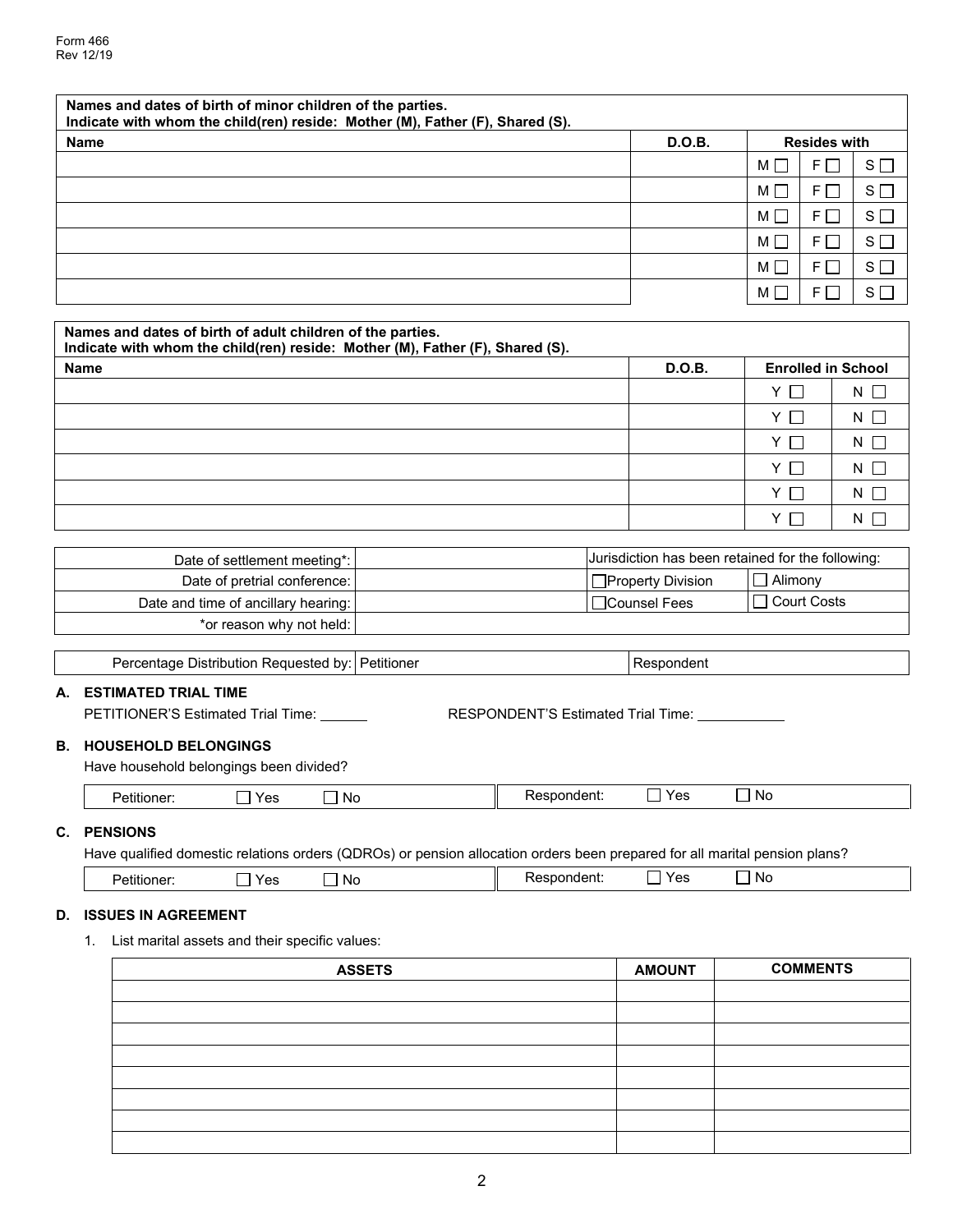| <b>ASSETS</b> | <b>AMOUNT</b> | <b>COMMENTS</b> |
|---------------|---------------|-----------------|
|               |               |                 |

#### 2. List marital debts to be shared and their specific balances:

| <b>DEBTS</b> | <b>AMOUNT</b> | <b>COMMENTS</b> |
|--------------|---------------|-----------------|
|              |               |                 |
|              |               |                 |
|              |               |                 |
|              |               |                 |
|              |               |                 |
|              |               |                 |
|              |               |                 |
|              |               |                 |
|              |               |                 |

3. State the annual incomes which the parties agree should be attributed to each party:

| Petitioner: \$ | <b>Respondent: \$</b> |
|----------------|-----------------------|
|                |                       |

4. State other issues in agreement:

•

## **E. ISSUES IN DISPUTE**

1. List the marital assets in dispute and state each party's position:

| <b>ASSETS / AMOUNT</b> | <b>PETITIONER'S POSITION</b> | <b>RESPONDENT'S POSITION</b> |
|------------------------|------------------------------|------------------------------|
|                        |                              |                              |
|                        |                              |                              |
|                        |                              |                              |
|                        |                              |                              |
|                        |                              |                              |
|                        |                              |                              |
|                        |                              |                              |
|                        |                              |                              |
|                        |                              |                              |
|                        |                              |                              |

2. List the debts in dispute and state each party's position:

| <b>DEBTS / AMOUNT</b> | <b>PETITIONER'S POSITION</b> | <b>RESPONDENT'S POSITION</b> |
|-----------------------|------------------------------|------------------------------|
|                       |                              |                              |
|                       |                              |                              |
|                       |                              |                              |
|                       |                              |                              |
|                       |                              |                              |
|                       |                              |                              |
|                       |                              |                              |
|                       |                              |                              |
|                       |                              |                              |

3. If either party's income is in dispute, state the basis of each party's position: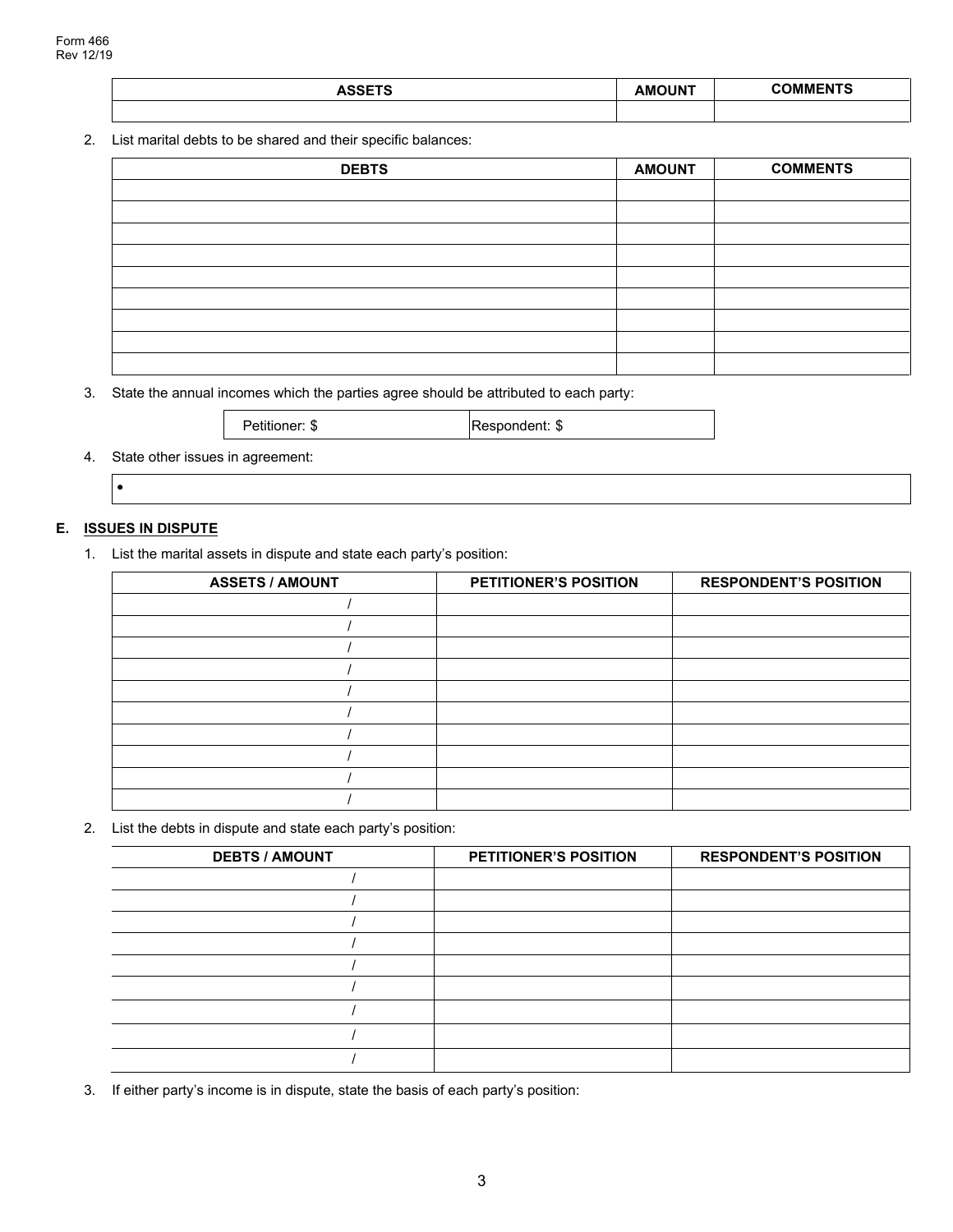| <b>PETITIONER'S POSITION</b> | <b>RESPONDENT'S POSITION</b> |
|------------------------------|------------------------------|
|                              |                              |
|                              |                              |
|                              |                              |
|                              |                              |
|                              |                              |
|                              |                              |
|                              |                              |

4. State other issues in dispute and each party's position:

| <b>ISSUE</b> | PETITIONER'S POSITION | <b>RESPONDENT'S POSITION</b> |
|--------------|-----------------------|------------------------------|
|              |                       |                              |
|              |                       |                              |
|              |                       |                              |
|              |                       |                              |
|              |                       |                              |
|              |                       |                              |
|              |                       |                              |
|              |                       |                              |
|              |                       |                              |
|              |                       |                              |
|              |                       |                              |
|              |                       |                              |
|              |                       |                              |
|              |                       |                              |
|              |                       |                              |

# **F. WITNESSES**

List the witness(es) you expect to call and the reason for their testimony. Other witnesses will be permitted to testify only with Court approval:

|                        | <b>PETITIONER'S WITNESS(ES)</b> | <b>RESPONDENT'S WITNESSES(ES)</b> |                             |
|------------------------|---------------------------------|-----------------------------------|-----------------------------|
| <b>Name of Witness</b> | <b>Reason for Testimony</b>     | <b>Name of Witness</b>            | <b>Reason for Testimony</b> |
|                        |                                 |                                   |                             |
|                        |                                 |                                   |                             |
|                        |                                 |                                   |                             |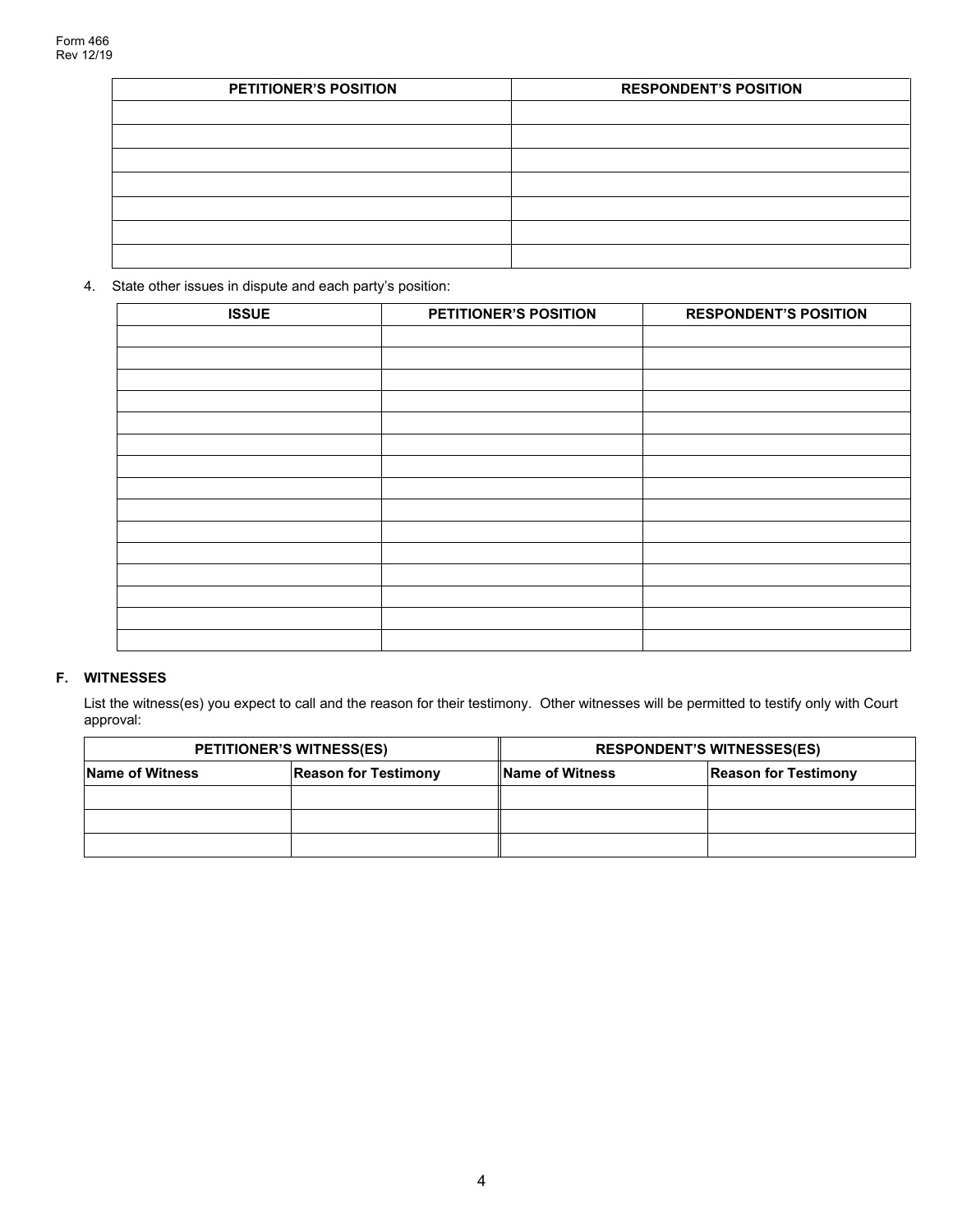#### **G. OTHER RELEVANT CIRCUMSTANCES**

List any other relevant considerations (including factors listed in Title 13, Section 1513 of the *Delaware Code*, such as extraordinary or dissipation by a party, exceptional gifts, or non-marital assets):

| <b>PETITIONER</b> | <b>RESPONDENT</b> |
|-------------------|-------------------|
|                   |                   |
|                   |                   |
|                   |                   |
|                   |                   |

#### **H. ALIMONY**

If alimony is requested, the party seeking alimony is to complete the following:

- 1. Have you cohabitated with another adult since separation?  $\Box$  Yes  $\Box$  No
- 2. Amount of monthly child support received from either party:
- 3. Amount of monthly alimony: \$
- 4. Reasons party is dependent. If health is at issue, identify the supporting evidence to be presented at trial:

## •

5. Use the **Form 465 Ancillary Financial Disclosure Report** to list your CURRENT and PROPOSED expenses, and attach to this form.

#### **I. PROPOSED REASONS**

Pursuant to Title 13, Section 15413 of the *Delaware Code*, the Court, in dividing the marital property and allocating the marital debts, must consider the following factors:

1. The length of the marriage;

| <b>DETITIONED</b><br><b>JNER</b> | <b>RESPONDENT</b> |
|----------------------------------|-------------------|
|                                  |                   |

2. Any prior marriage of the party;

| <b>TIONER'S POSITION</b> | <b>ESPONDENT'S POSITION</b> |
|--------------------------|-----------------------------|
| <b>DET</b>               | <b>RESPONDENT'S</b>         |
|                          |                             |

3. The age, health, station, amount and sources of income, vocational skills, employability, estate, liabilities and needs of each of the parties;

| <b>PETITIONER'S POSITION</b> | <b>RESPONDENT'S POSITION</b> |
|------------------------------|------------------------------|
|                              |                              |

4. Whether the property award is in lieu of or in addition to alimony;

| <b>TITIONER'S POSITION</b><br>PFTI` | <b>RESPONDENT'S POSITION</b> |
|-------------------------------------|------------------------------|
|                                     |                              |

5. The opportunity of each for future acquisitions of capital assets and income;

| <b>PETITIONER'S POSITION</b> | <b>RESPONDENT'S POSITION</b> |
|------------------------------|------------------------------|
|                              |                              |

6. The contribution or dissipation of each party in the acquisition, preservation, depreciation or appreciation of the marital property, including the contribution of a party as homemaker or spouse;

| ΓΙΟΝ             | ----      |
|------------------|-----------|
| <b>DIA DAAIT</b> | הוסחם סיד |
| <b>DL</b>        | ' ION     |
| INI              | . JN'     |
|                  |           |

7. The value of the property set apart to each party;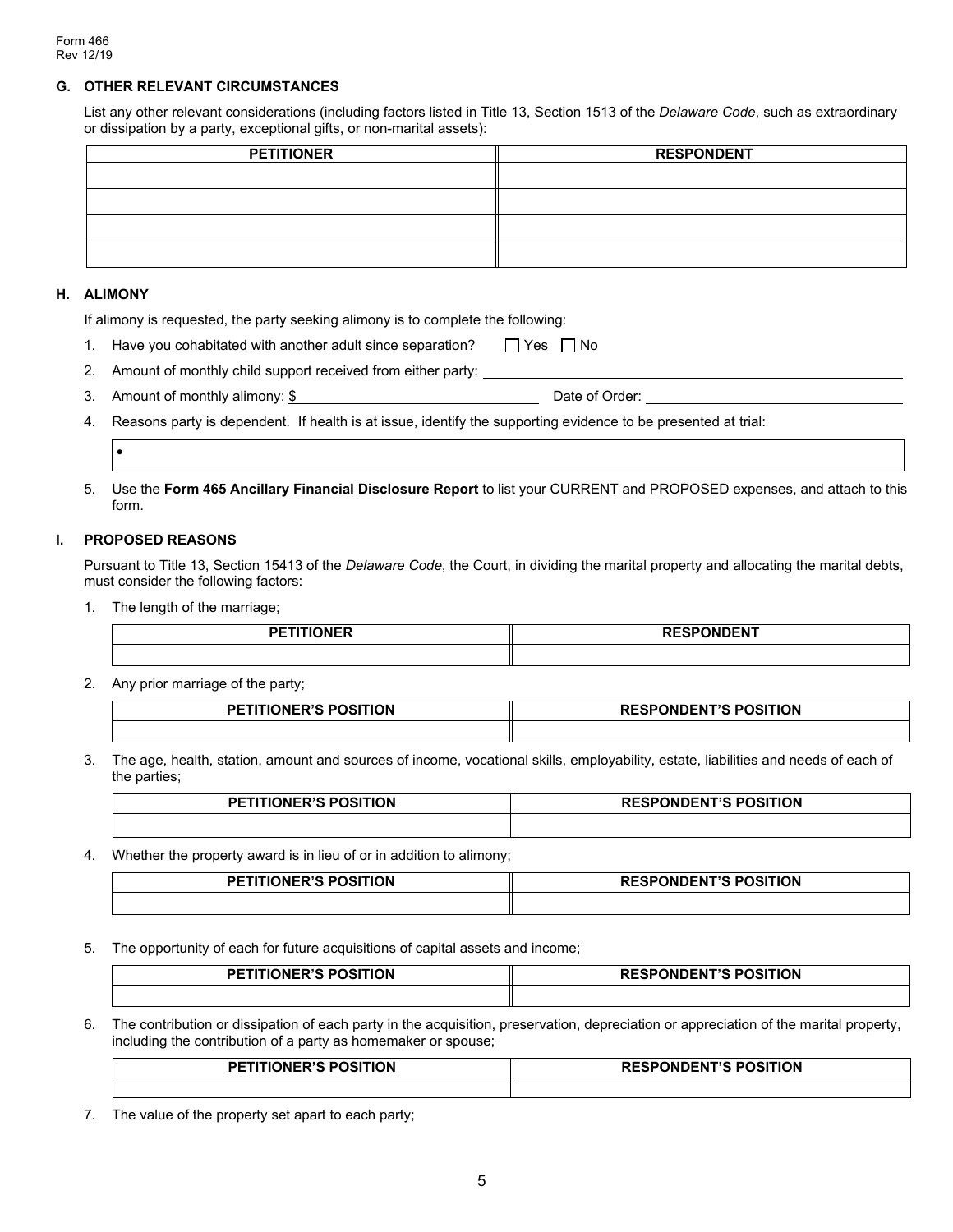| <b>PETITIONER'S POSITION</b> | <b>RESPONDENT'S POSITION</b> |  |
|------------------------------|------------------------------|--|
|                              |                              |  |

8. The economic circumstances of each party at the time of the division of property is to become effective, including the desirability of awarding the family home or the right to live therein for reasonable periods to the party with whom any children of the marriage will live;

| <b>PETITIONER'S POSITION</b> | <b>RESPONDENT'S POSITION</b> |
|------------------------------|------------------------------|
|                              |                              |

9. Whether the property was acquired by gift, except those gifts excluded by Title 13, Section 1513(b)(1) of the *Delaware Code*;

| <b>PETITIONER'S POSITION</b> | <b>RESPONDENT'S POSITION</b> |  |
|------------------------------|------------------------------|--|
|                              |                              |  |

#### 10. The debts of the parties;

| <b>PETITIONER'S POSITION</b> | <b>RESPONDENT'S POSITION</b> |
|------------------------------|------------------------------|
|                              |                              |

#### 11. Tax consequences;

| <b>PETITIONER'S POSITION</b> | <b>RESPONDENT'S POSITION</b> |  |
|------------------------------|------------------------------|--|
|                              |                              |  |

### **J. OTHER**

•

Attach a "Wright Chart" and a proposed form of Order. State any other stipulations below: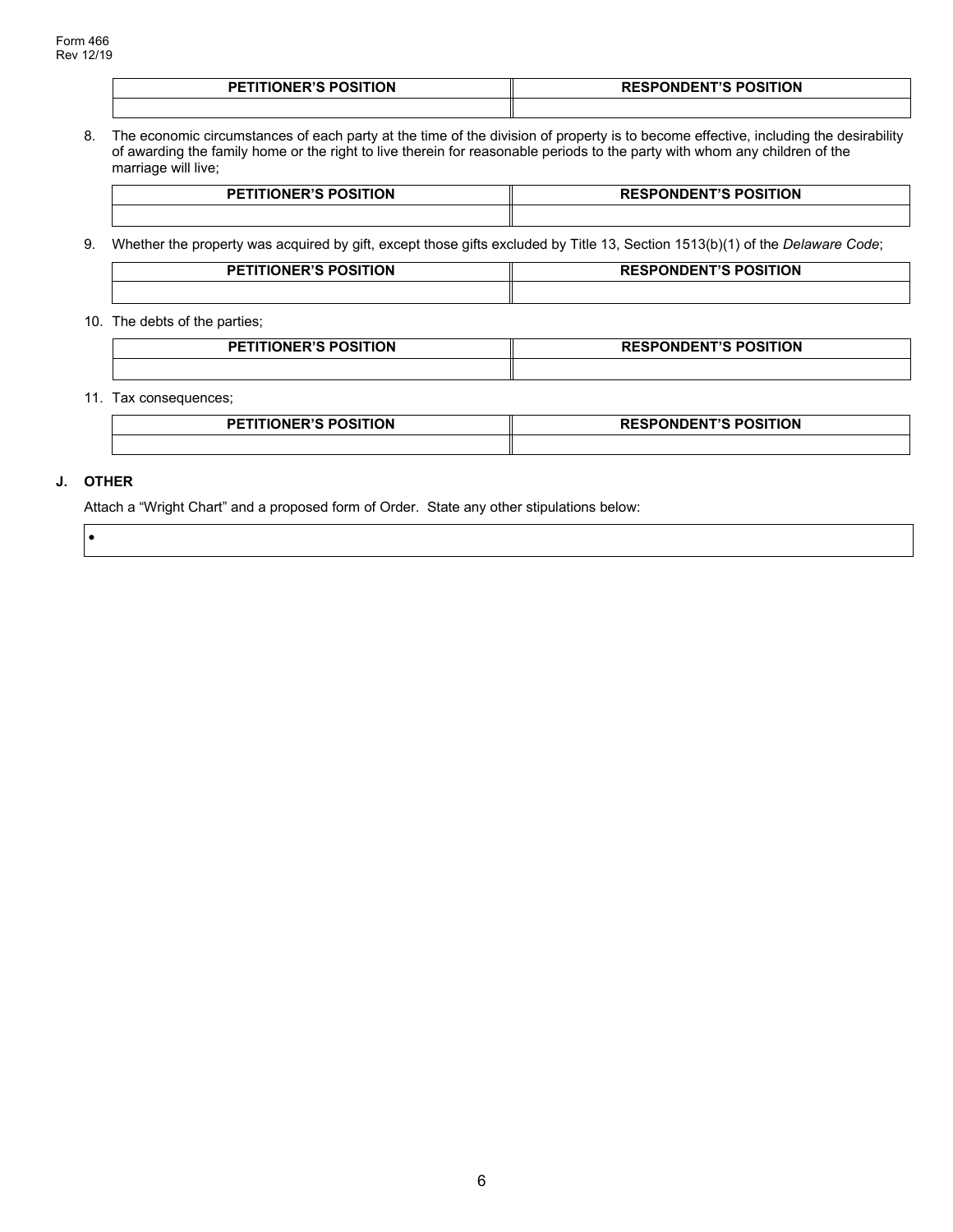**The litigants are hereby bound in the ancillary proceedings by the stipulations made above, absent a showing of good cause and amended Court Order and have an affirmative duty to provide the Court with any material change in information.**

**At the Court's discretion, the parties may be required to amend, resubmit or supplement the Ancillary Pretrial Stipulation. Failure to comply may result in the imposition of sanctions that may include, but are not limited to, dismissal of the ancillary matters with prejudice, fines, counsel fees and/or forfeiting the Ancillary Hearing date.** 

**At least seven days prior to the ancillary hearing, the parties shall exchange and premark all exhibits, with the exception of any exhibits which either party seeks to introduce solely for the purpose of impeaching the other party. Petitioner's exhibits shall be premarked "P-\_" and Respondent's exhibits shall be premarked "R-\_." At the commencement of the Ancillary Hearing, the parties shall submit a stipulation of the matters about which they agree and the matters that remain at issue, and Qualified Domestic Relations Orders ("QDROs") dividing any assets which either party proposes be divided by QDRO.**

| <b>PETITIONER</b>     | <b>RESPONDENT</b>     |
|-----------------------|-----------------------|
| PETITIONER'S ATTORNEY | RESPONDENT'S ATTORNEY |
| <b>DATE</b>           | <b>DATE</b>           |
|                       | IT IS SO ORDERED.     |
|                       | <b>JUDGE</b>          |
|                       | <b>DATE</b>           |
| Date emailed/mailed:  |                       |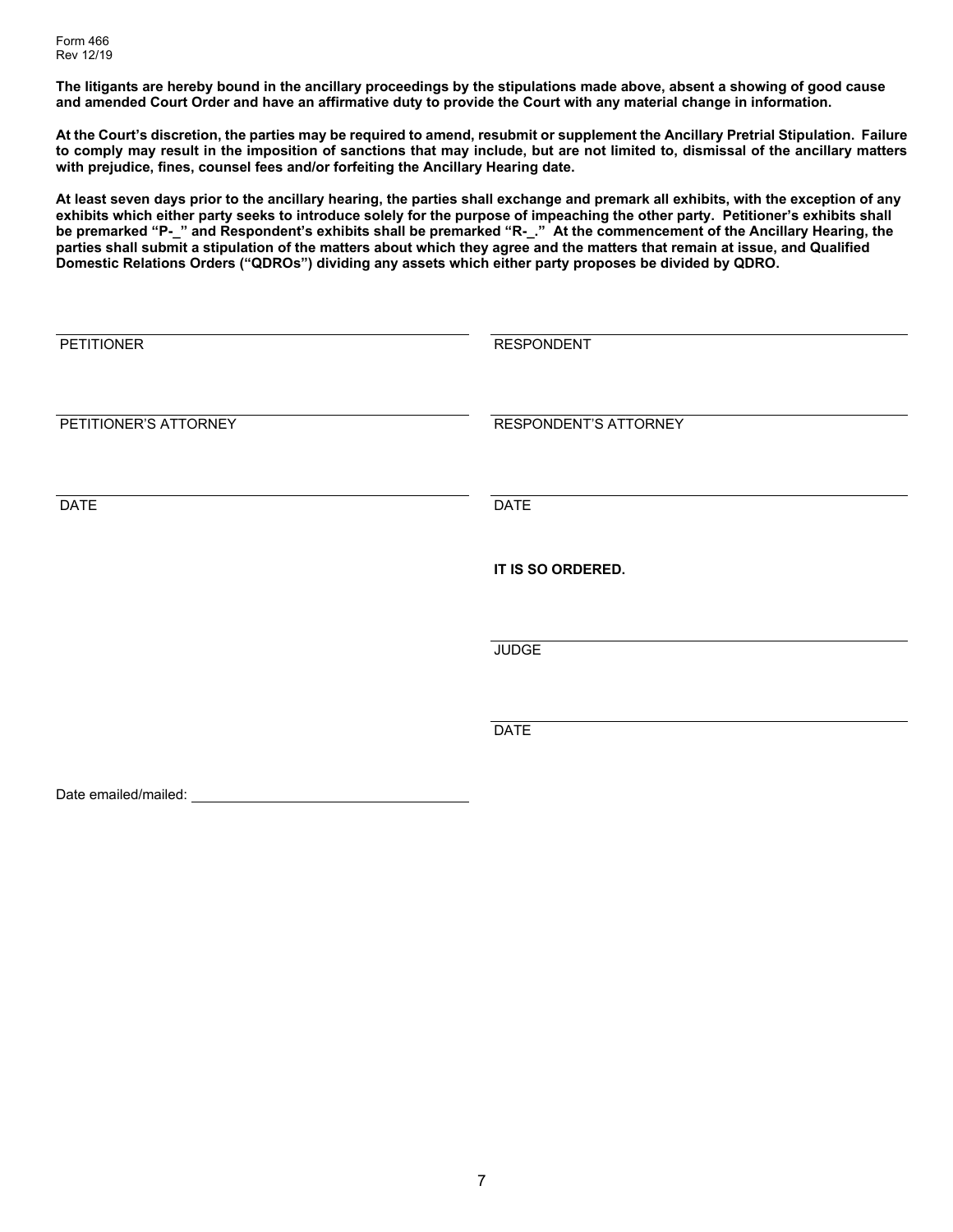# *WRIGHT v. WRIGHT CHART*

# **\* Both Petitioner and Respondent must complete this Chart. \***

| Completed by: <u>Detitioner:</u> |                            | Respondent:       |                   |
|----------------------------------|----------------------------|-------------------|-------------------|
| (Enter Name Here)                |                            |                   | (Enter Name Here) |
| Date: ______________             | Attorney Name: ___________ |                   |                   |
|                                  |                            |                   |                   |
| <b>ASSETS</b>                    | <b>VALUE (Net)</b>         | <b>Petitioner</b> | Respondent        |
|                                  | \$                         | $\,$              | \$                |
|                                  | \$                         | $\,$              | \$                |
|                                  | \$                         | $$\mathfrak{s}$$  | $$\mathfrak{s}$$  |
|                                  | \$                         | \$                | \$                |
|                                  | \$                         | $\,$              | \$                |
|                                  | \$                         | \$                | \$                |
|                                  | \$                         | $\,$              | \$                |
|                                  | \$                         | \$                | \$                |
|                                  | \$                         | $$\mathfrak{s}$$  | \$                |
|                                  | \$                         | $\,$              | \$                |
|                                  | \$                         | $\,$              | \$                |
|                                  | \$                         | $$\mathfrak{s}$$  | $$\mathfrak{s}$$  |
|                                  | \$                         | \$                | \$                |
|                                  | \$                         | $\,$              | \$                |
|                                  | \$                         | \$                | \$                |
|                                  | \$                         | \$                | \$                |
|                                  | \$                         | \$                | \$                |
|                                  | \$                         | \$                | \$                |
|                                  | \$                         | \$                | \$                |
|                                  | $\,$                       | $\,$              | \$                |
| <b>ASSET TOTAL</b>               | \$                         | \$                | \$                |
|                                  |                            | \$                | \$                |

**owes \$ on Assets.**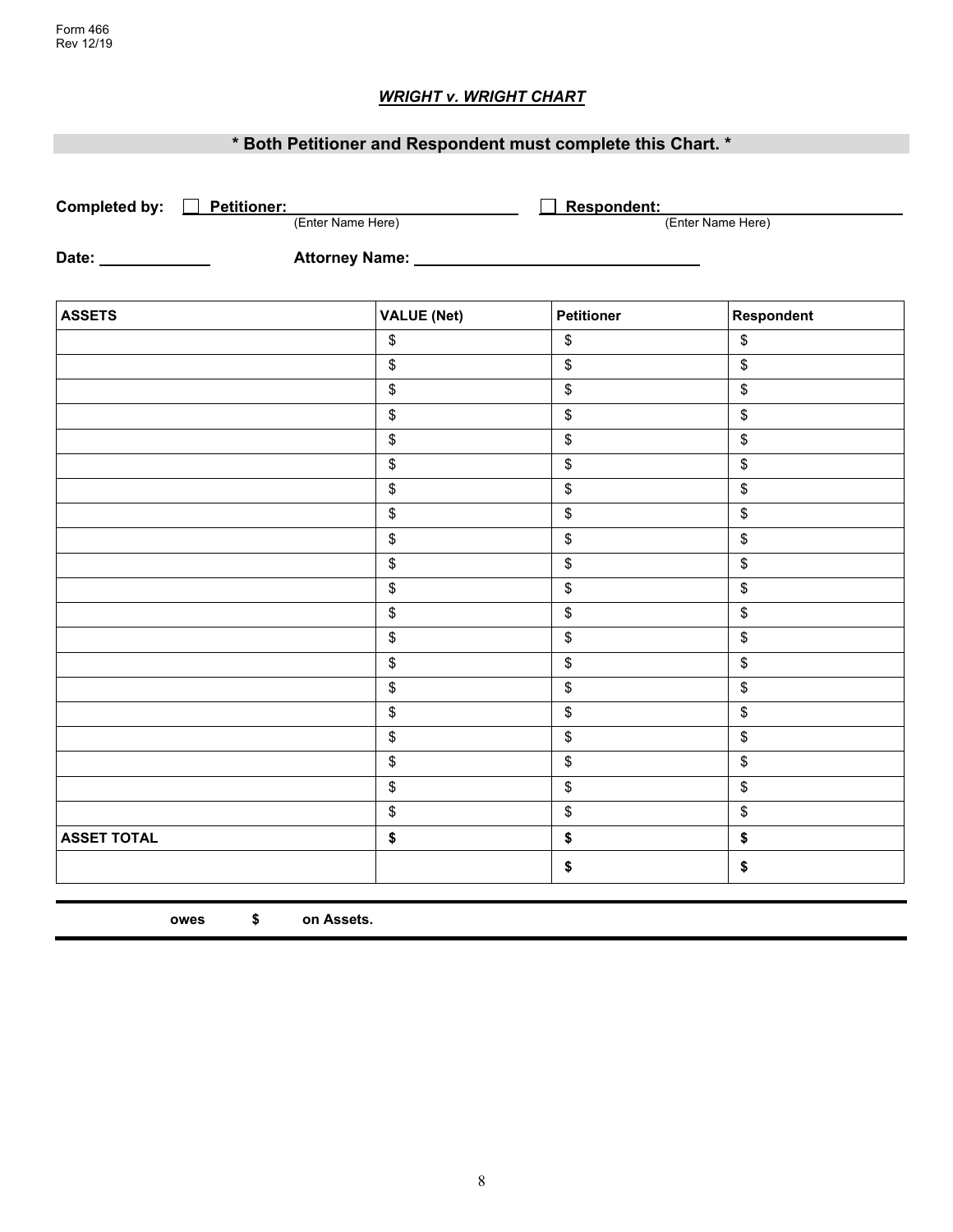# *WRIGHT v. WRIGHT CHART*

| Completed by: | <b>Petitioner:</b>    | <b>Respondent:</b> |
|---------------|-----------------------|--------------------|
|               | (Enter Name Here)     | (Enter Name Here)  |
| Date:         | <b>Attorney Name:</b> |                    |

| DEBTS*<br>(* Subject to documentation) | <b>VALUE (Net)</b> | <b>Petitioner</b> | Respondent        |
|----------------------------------------|--------------------|-------------------|-------------------|
|                                        | $\boldsymbol{\$}$  | \$                | $\boldsymbol{\$}$ |
|                                        | \$                 | \$                | \$                |
|                                        | \$                 | \$                | \$                |
|                                        | \$                 | \$                | \$                |
|                                        | \$                 | \$                | \$                |
|                                        | \$                 | \$                | \$                |
|                                        | \$                 | \$                | \$                |
|                                        | \$                 | \$                | \$                |
|                                        | \$                 | \$                | \$                |
|                                        | $\boldsymbol{\$}$  | \$                | \$                |
|                                        | \$                 | \$                | \$                |
|                                        | \$                 | $\,$              | \$                |
|                                        | \$                 | \$                | \$                |
|                                        | \$                 | \$                | \$                |
|                                        | \$                 | \$                | \$                |
|                                        | \$                 | \$                | \$                |
|                                        | \$                 | \$                | \$                |
|                                        | \$                 | \$                | \$                |
|                                        | \$                 | \$                | \$                |
|                                        | \$                 | \$                | \$                |
| <b>DEBT TOTAL</b>                      | \$                 | \$                | \$                |
|                                        |                    | \$                | \$                |

**owes \$ on Debts.**

**Total Payment by to of \$ .**